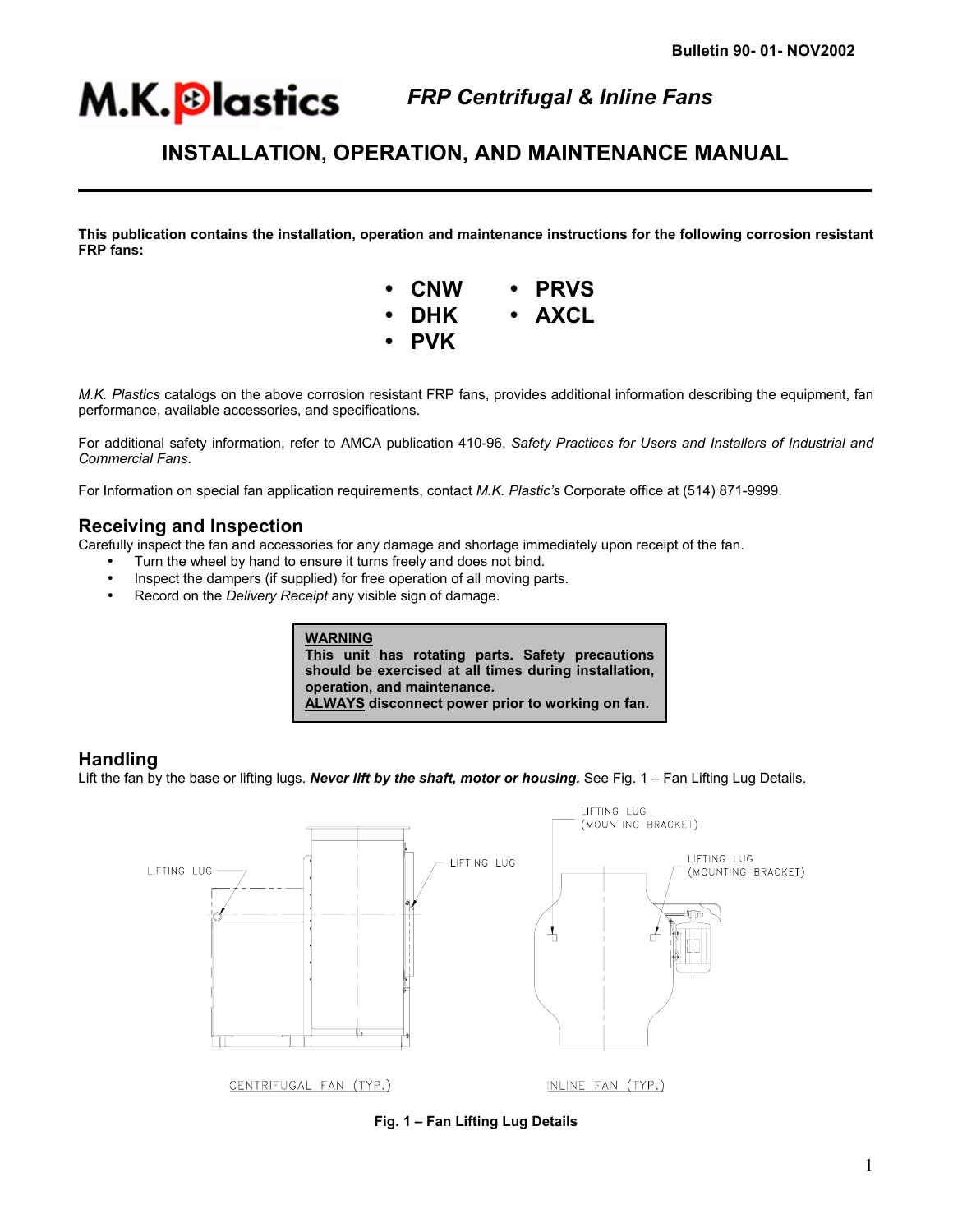### **Storage**

If the fan is stored for any length of time prior to installation, completely coat the bearings with grease or moisture inhibiting oil (refer to Lubricants on page 8). Rotate the wheel several revolutions every three to five days to keep a coating of grease on all internal bearing parts.

#### **Outdoor Storage**

To maintain good working condition of the fan when it is stored outdoors, follow the additional instructions below.

- 1. Cover the inlet and outlet to prevent the accumulation of dirt and moisture in the housing.
- 2. Periodically rotate the wheel and operate dampers (if supplied).
- 3. Periodically inspect the unit to prevent damaging conditions.

**Personal Safety**

**Disconnect switches are recommended. Place the disconnect switch near the fan in order that the power can be swiftly cut off in case of an emergency, and in order that maintenance personnel are provided complete control of the power source.**

### **Vibration Isolators**

To prevent vibration and noise from being transferred to the building, vibration isolators are recommended. Isolators should be located between the fan system and the support structure. *M.K. Plastics* supplies three main types of isolators for FRP fans:

- Floor Mounted Spring Isolators
- Floor Mounted Rubber-In-Shear Isolators
- Hanging Spring Isolators (in-line fans)

In applications where seismic isolators are required, contact *M.K. Plastics* directly for further details.



**Fig. 2 – Floor Mounted Vibration Isolators – (Typical)**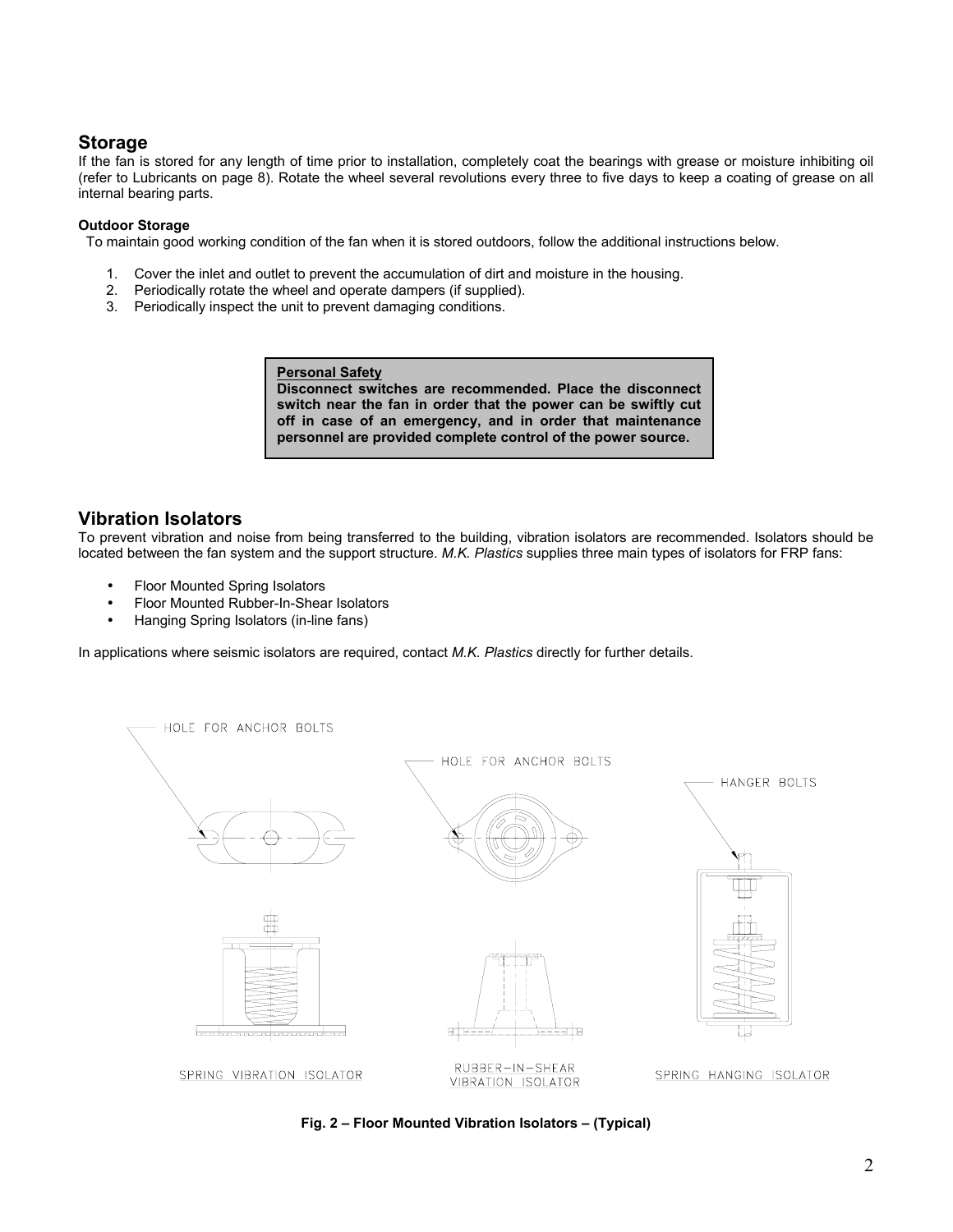#### **Floor Mounted Rubber-In-Shear Isolators**

- 1. Mount fan on rail supports (if supplied).
- 2. Elevate fan to provide room to insert isolators between the fan base and supports and block in position.
- 3. Position isolators under fan and secure bolts.
- 4. Remove blocks and allow fan to rest on the isolators. Isolators must be installed on a level surface (leveling should not be required).
- 5. Secure isolators to mounting surface.

#### **Floor Mounted Spring Vibration Isolators (Refer to Fig. 3)**



**Fig. 3 – Spring Vibration Isolators (Assembly Detail - Typical)** 

- 1. Locate the isolators in their proper position under the fan. The equipment support should be flat and level. Shims, if required, should be full size.
- 2. Before the isolators are adjusted, the weight of the fan will cause the top plate to come to rest on the housing. The isolators should be adjusted to provide a minimum clearance of  $\mathcal{U}$ " between the top plate and the housing.
- 3. Install the adjusting and leveling bolts through the equipment mounting holes until the bolt comes into contact with the spring cup. Back off the lock nut and compress the springs by turning the adjusting bolt clockwise. Start at one isolator and make four turns on the adjusting bolt, move to the next isolator and make four turns, etc., until all isolators have been adjusted four turns. Repeat this procedure until a ¼" clearance is obtained between top plate and housing.
- 4. Check the level of the fan. The fan may now be leveled by making small adjustments of individual isolators at the high and low points. The sleeves of the fan and isolation damper should be in line.
- 5. After the fan is level, visually check each isolator to make sure spring coils are not closed solid and there is sufficient clearance between the top plate and housing.

#### **Spring Hanging Vibration Isolators (Refer to Fig. 4)**



 **Fig. 4 – Spring Hanging Vibration Isolators (In-line fans - Typical)**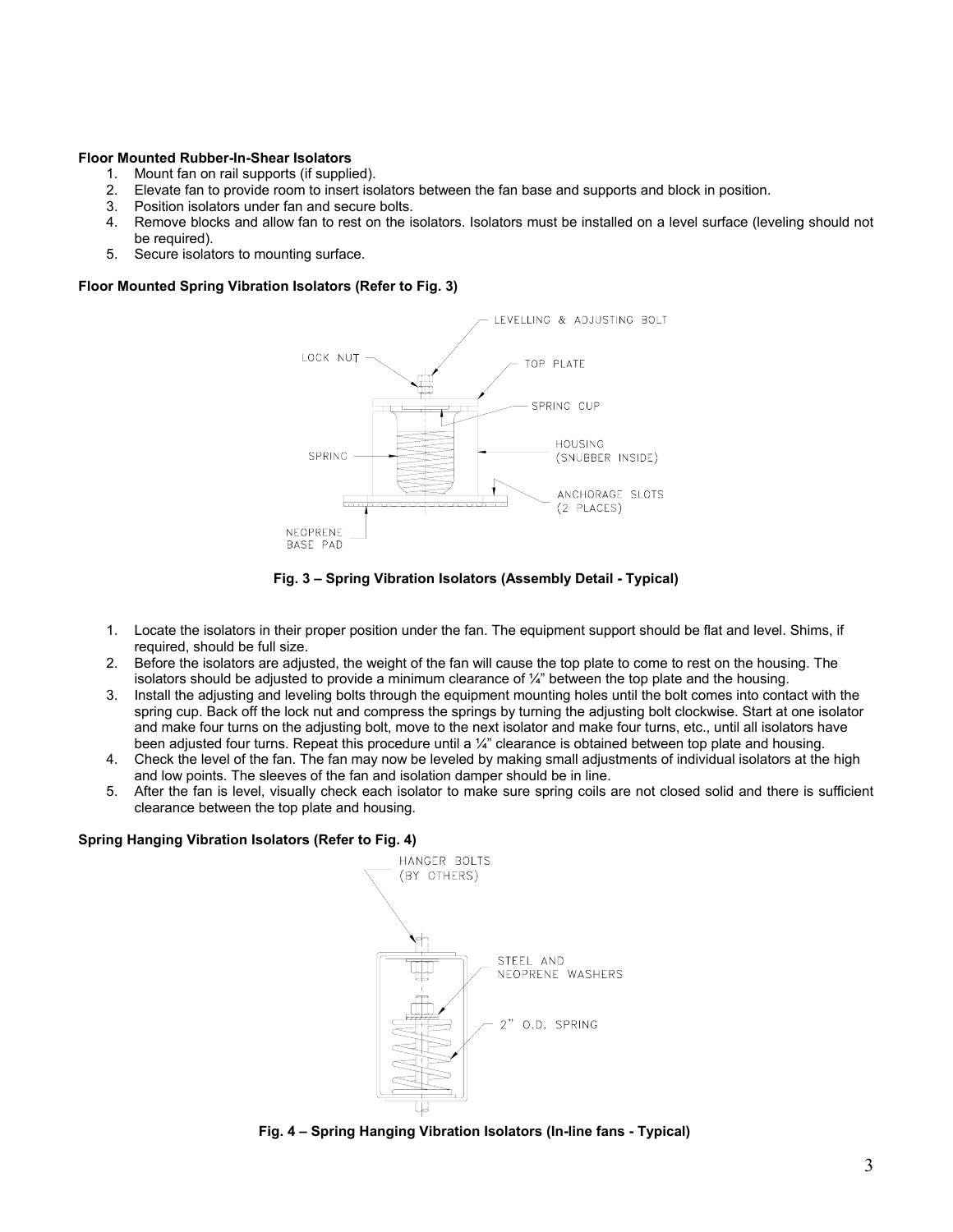- 1. Install the spring hanger as shown in Fig. 4.
- 2. Only after the fan is in it's final operating weight should the spring be adjusted. To adjust the spring, turn the nut directly above the spring cup clockwise. This will compress the spring.
- 3. When supporting the fan, not more than (3) complete turns should be made on the adjusting nut for each hanger at one time. Begin at one support point and progress around the fan compressing each spring in turn. This will tend to compress all springs uniformly and eliminate overloading of individual hangers.
- 4. Should any point be overloaded, turn the nut counterclockwise. This will unload the spring.
- 5. Check the level of the fan. The fan may now be leveled by making small adjustments of the individual isolators.
- 6. After the fan is level, visually check each isolator to make sure the spring coils are not closed solid.

### **Duct Installation**

Efficient fan performance relies on the proper installation of inlet ducts (where factory inlet plenums are not provided). For duct inlets, allow at least 3 fan wheel diameters between duct turns or elbows and the fan inlet. See Fig. 5 below.



**Fig. 5 – Inlet Duct Turns**

### **Wheel-to-Inlet Clearance/Overlap**

The correct wheel-to-inlet clearance/overlap is critical to proper fan performance. This clearance should be verified before initial start-up since rough handling during shipment could cause a shift in fan components. Refer to Fig. 6 - Wheel/Inlet Overlap for details.



 **Fig. 6 – Wheel/Inlet Clearance/Overlap** 

| <b>DHK</b>  | <b>AXCL</b> | DIM A (in)   |  |
|-------------|-------------|--------------|--|
| 1225        | 1225        | 9/16"        |  |
| 1500        | 1500        | 5/8          |  |
| 1825        | 1825        | 3/4"         |  |
| 2225        | 2225        | 15/16"       |  |
| 2450        | 2450        | $1 - 1/32"$  |  |
| 2700        | 2700        | $1 - 1/16"$  |  |
| 3000        | 3000        | $1 - 5/16"$  |  |
| 3300        | 3300        | 1-11/32"     |  |
| 3650        | 3650        | $1 - 1/2"$   |  |
| 4025        | 4025        | $1 - 5/8"$   |  |
| 4450        | 4450        | $1 - 13/16"$ |  |
| 4900        | 4900        | 2"           |  |
| 5425        |             | $2 - 1/8"$   |  |
| 600         |             | $2 - 3/8"$   |  |
| 6600        |             | $2 - 1/2"$   |  |
| 7300        |             | $2 - 3/4"$   |  |
| <b>PVK</b>  | DIM A (in)  |              |  |
| 500         | 1"          |              |  |
| 670         | $1 - 1/4"$  |              |  |
| <b>CNW</b>  | DIM B(in)   |              |  |
| 160-200     | 1/8"        |              |  |
| 250-400     | 3/16"       |              |  |
| <b>PRVS</b> | DIM B (in)  |              |  |
| 63-250      | 1/8"        |              |  |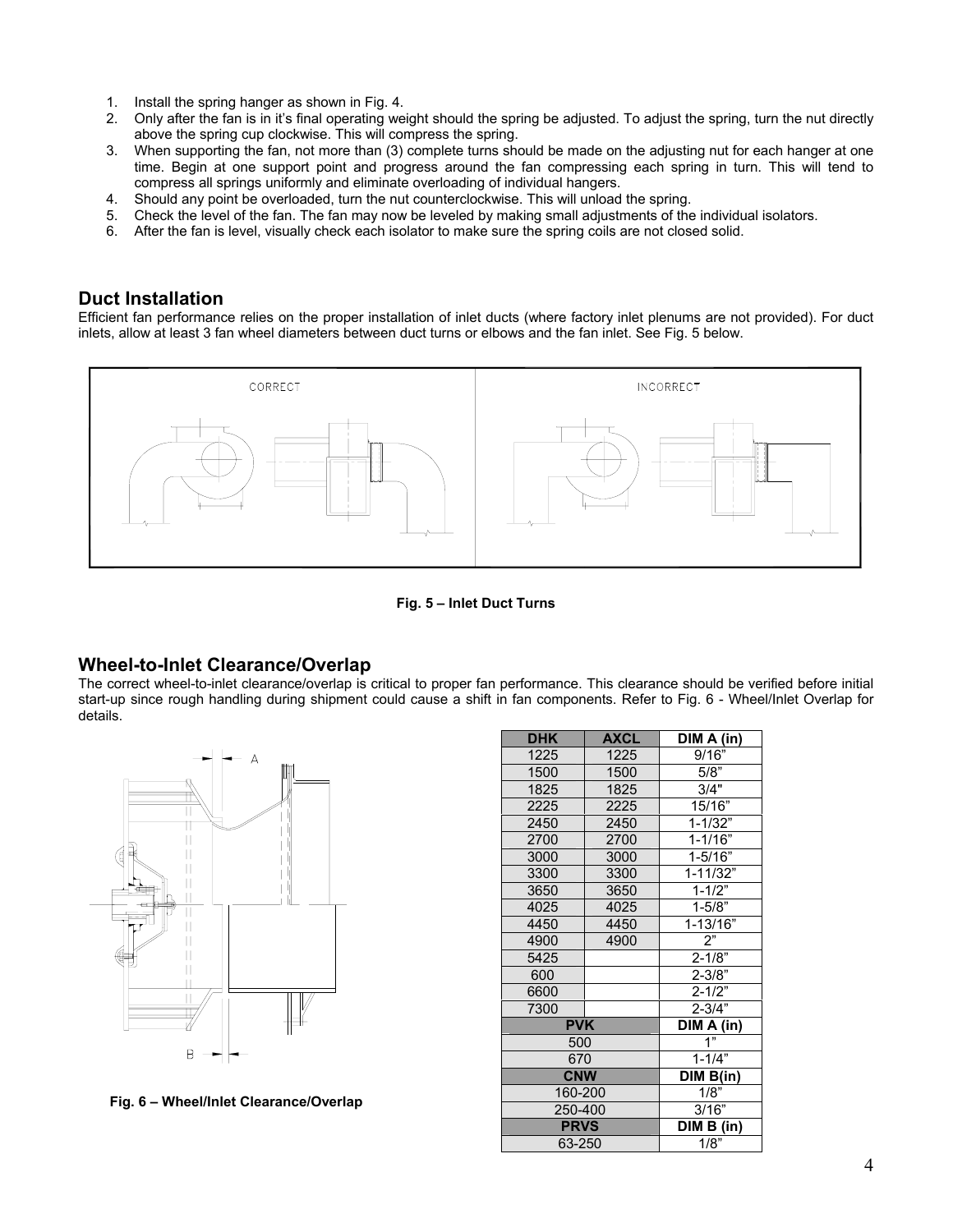### **Belt and Pulley Installation**

Belt tension is determined by the sound the belts make when the fan is first started. Belts will produce a loud squeal, which dissipates after the fan is operating at full capacity. If the belt tension is too tight or too loose, lost efficiency and possible damage can occur. Do not change the pulley pitch diameter to change tension. This will result in a different fan speed than desired.

- 1. Loosen motor plate adjustment nuts on L-bolts and move motor plate in order that the belts can easily slip into the grooves on the pulleys. Never pry, roll, or force the belts over the rim of the pulley.
- 2. Slide the motor plate back until proper tension is reached. For proper tension a deflection of approximately ¼" per foot of center distance should be obtained by firmly pressing the belt. Refer to Fig. 7.
- 3. Lock the motor plate adjustment nuts in place.
- 4. Ensure pulleys are properly aligned. Refer to Fig. 8



**Fig. 7 – Belt & Pulley Tension** 

### **Pulley Alignment**

Pulley alignment is adjusted by loosening the motor pulley setscrew and by moving the motor pulley on the motor shaft, or by moving the entire motor along the motor mounting bracket. Fig. 8 illustrates correct and incorrect pulley alignment.



**Fig. 8 – Pulley Alignment** 

A recommended method of inspecting the pulley alignment is shown in Fig. 9. With the shorter leg of a carpenter's square or other straight edge lying along the case of the motor, adjust the position of the motor pulley (or the motor) until the longer leg of the square is parallel to the belt.



**Fig. 9 – Pulley Alignment Method**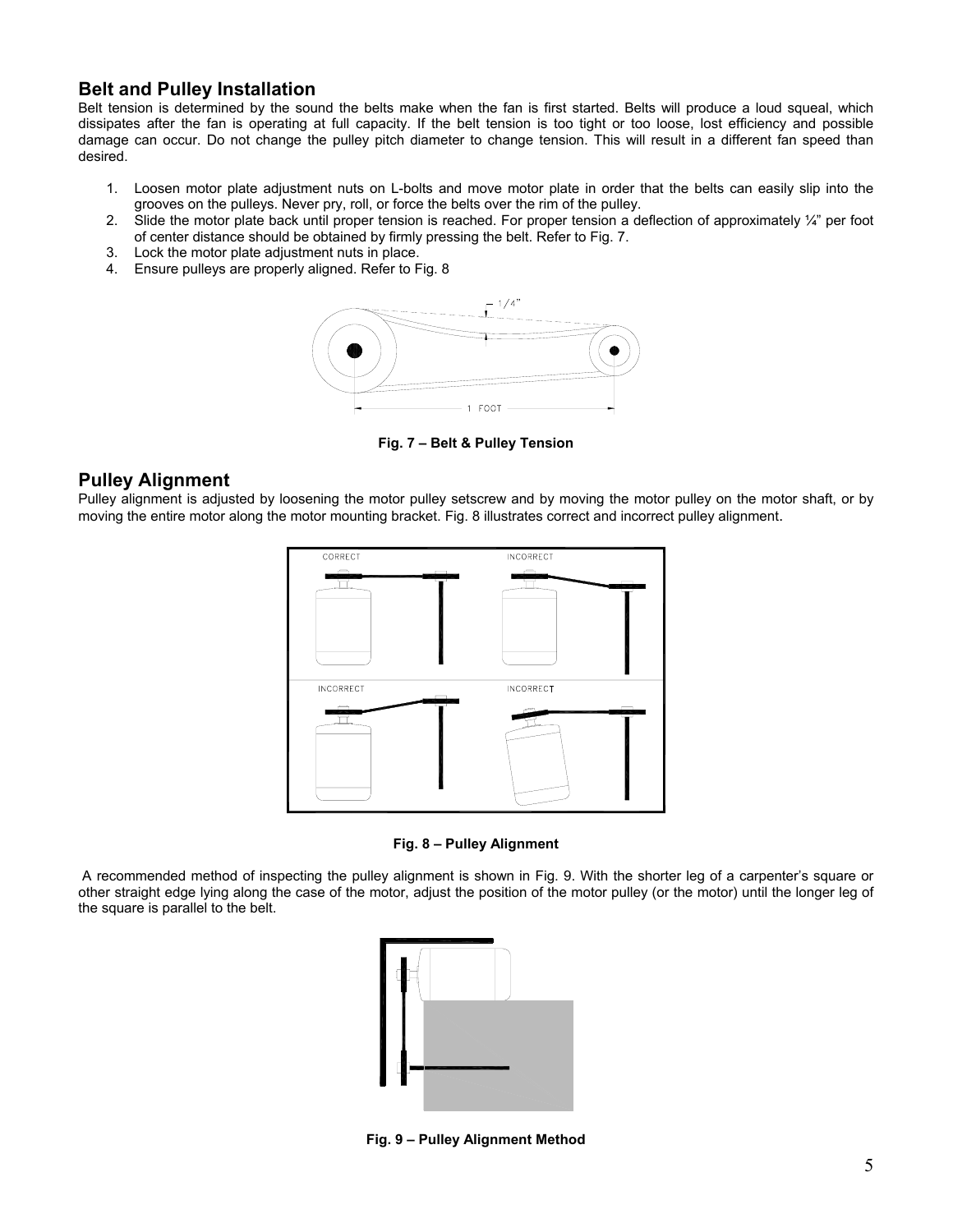### **Wiring Installation**

All wiring should be in accordance with local ordinances and the National Electrical Code, NFPA 70. Ensure the power supply (voltage, frequency, and current carrying capacity of wires) are in accordance with the motor nameplate. *Lock off all power sources before unit is wired to power source.* 

Leave enough slack in the wiring to allow for motor movement when adjusting belt tension. Some fractional motors have to be removed in order to make the connection with the terminal box at the end of the motor. To remove the motor, remove bolts securing motor base to power assembly. Do not remove motor mounting bolts. The fans will have a hole provided at the base of the bearing pedestal to accommodate wiring.

#### **Personal Safety Disconnect switches are recommended. Place the disconnect switch near the fan in order that the power can be swiftly cut off in case of an emergency, and in order that maintenance personnel are provided complete control of the power source.**

*Follow the wiring diagram in the disconnect switch and the wiring diagram provided with the motor. Correctly label the circuit on the main power box and always identify a closed switch to promote safety (i.e. red tape over a closed switch).* 

### **Wiring Diagrams**

#### **Single Speed, Single Phase Motor**



When ground is required, attach to ground A or B with No. 6 thread forming screw. To reverse, interchange T-1 and T-4 leads.

## **2 Speed, 2 Winding, Single Phase Motor**<br> **Cond A**



When ground is required, attach to ground A or B with No. 6 thread forming screw. To reverse, interchange T-1 and T-4 leads.

#### **Single Speed, Single Phase, Dual Voltage**



When ground is required, attach to ground A or B with No. 6 thread forming screw. To reverse, interchange T-5 and J-10 leads.

#### **3 Phase, 9 Lead Motor**

| Low Voltage                   | High Voltage     |  |
|-------------------------------|------------------|--|
| 208/230 Volts                 | 460 Volts        |  |
| 4 5 6                         | 56<br>7 8<br>-9  |  |
| 782838                        | $1 - 2 - 3$      |  |
| $L_2$ $L_3$                   | L3               |  |
| The process of the forest and | $0.114 \pm 1.14$ |  |

To reverse, interchange any 2 line leads.

#### **2 Speed, 1 Winding, 3 Phase Motor**



To reverse, interchange any 2 line leads. Motors require magnetic control.

#### **2 Speed, 2 Winding, 3 Phase**



To reverse: High speed-interchange leads T11 & T12. Low speed-interchange leads T1 & T2. Both speeds-interchange any 2 line leads.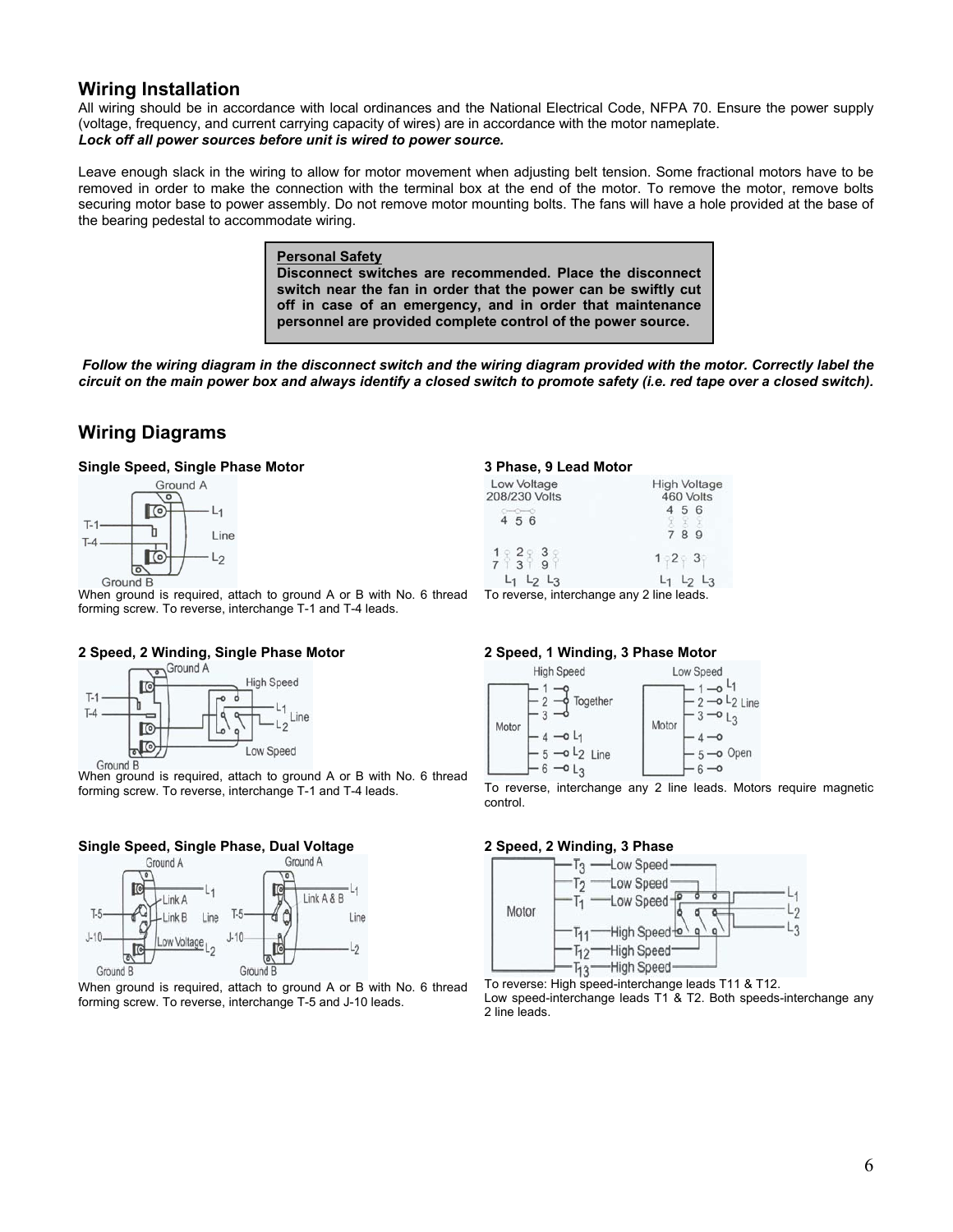#### **Typical Damper Motor Schematic**



For 3 phase, damper motor voltage should be the same between L1 and L2. For single phase application, disregard L3. \*Damper motors may be available in 115, 230 and 460 volt models. The damper motor nameplate voltage should be verified prior to connection. \*\*A transformer may be provided in some installations to correct the damper motor voltage to the specified voltage.

### **Final Installation Steps**

- 1. Inspect fasteners and setscrews, particularly fan mounting and bearing fasteners, and tighten according to the recommended torque shown in the table Recommended Torque for Setscrews/Bolts.
- 2. Inspect for correct voltage with voltmeter.
- 3. Ensure all accessories are installed.

| Setscrews    |                   |                                  |      |                   |                           |
|--------------|-------------------|----------------------------------|------|-------------------|---------------------------|
| Size         | Key Hex           | Recommended<br>Torque (Inch-Ibs) |      | Hold Down Bolts   |                           |
|              | Across<br>Flats   | Min.                             | Max. | Size              | Wrench<br>Torque Inch-Ibs |
| 10<br>lNo.   | '32"              | 28                               | 33   | 8"-16<br>3        | 240                       |
| ,,           | $\mathbf{S}^n$    | 66                               | 80   | $\sqrt{2}$ " – 13 | 600                       |
| 16"<br>5     | 732"<br>5,        | 126                              | 156  | $8" - 11$<br>57   | 1200                      |
| .8"          | 16"               | 228                              | 275  | 3<br>$-10$        | 2100                      |
| .6"          | $\overline{32}$ " | 348                              | 384  | 'ร"<br>-9         | 2040                      |
| ຳ            | ,,,               | 504                              | 600  | ,,<br>-8          | 3000                      |
| '8"<br>5     | 16"<br>5          | 1104                             | 1200 | '8"               | 4200                      |
| $^{\bullet}$ | $\sqrt{8}$<br>3   | 1440                             | 1800 |                   | 6000                      |

**Recommended Torque for Setscrews/Bolts (IN/LB)** 

### **Operation**

#### **Pre-Start Checks**

- 1. Lock out all the primary and secondary power sources.
- 2. Ensure fasteners and setscrews, particularly those used for mounting the fan, are tightened.
- 3. Inspect belt tension and pulley alignment.
- 4. Inspect motor wiring.
- 5. Ensure belt touches only the pulleys.
- 6. Ensure fan and ductwork are clean and free of debris.
- 7. Inspect wheel-to-inlet clearance. The correct wheel-to-inlet clearance is critical to proper fan performance.
- 8. Close and secure all access doors.
- 9. Restore power to the fan.

### **Start Up**

Turn the fan on. In variable speed units, set the fan to its lowest speed and inspect for the following:

- 1. Direction of rotation.
- 2. Excessive vibration.
- 3. Unusual noise.
- 4. Bearing noise.
- 5. Improper belt alignment or tension (listen for squealing).
- 6. Improper motor amperage or voltage.

#### *If a problem is discovered, immediately shut the fan off. Lock out all electrical power and check for the cause of the trouble. See Troubleshooting.*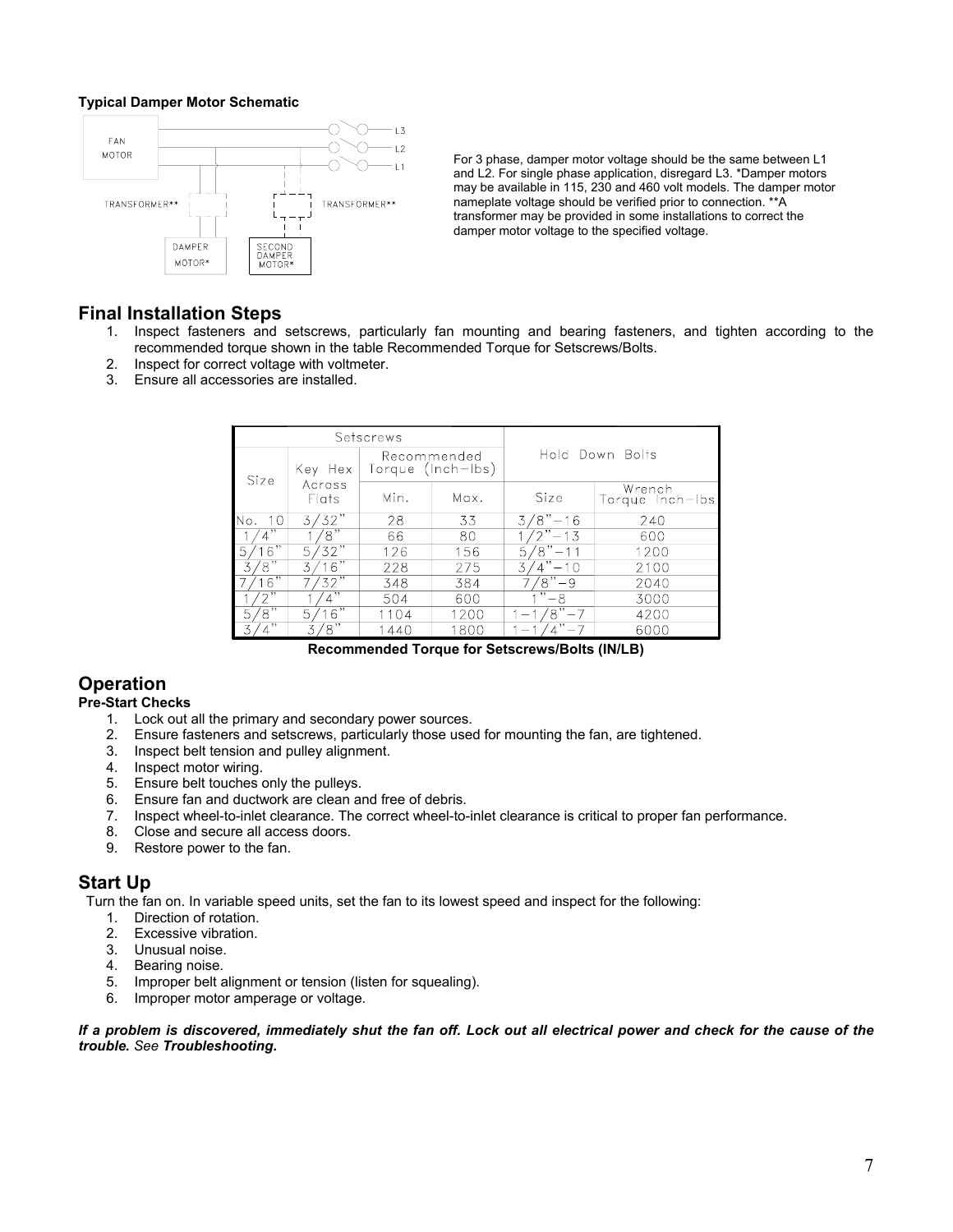### **Inspection**

Inspection of the fan should be conducted in the first **30 minutes**, **8 hour** and **24 hour** intervals of satisfactory operation. During the inspections, stop the fan and inspect as per the *Conditions Chart*.

#### **30 Minute Interval**

Inspect bolts, setscrews, and motor mounting bolts. Adjust and tighten as necessary.

 **8 Hour Interval** 

Inspect belt alignment and tension. Adjust and tighten as necessary.

#### **24 Hour Interval**

Inspect belt tension, bolts, setscrews, and motor mounting bolts. Adjust and tighten as necessary.

### **Maintenance**

Establish a schedule for inspecting all parts of the fan. The frequency of inspection depends on the operating conditions and location of the fan.

Inspect fans exhausting corrosive or contaminated air within the first month of operation. Fans exhausting contaminated air (airborne particles) should be inspected every three months, or sooner. Regular inspections are recommended for fans exhausting non-contaminated air.

It is recommended the following inspection be conducted twice per year.

- Inspect bolts and setscrews for tightness. Tighten as necessary. Worn setscrews should be replaced immediately.
- Inspect belt wear and alignment. Replace worn belts with new belts and adjust alignment as needed. See Belt and Pulley Installation on page. 5.
- Bearings should be inspected as recommended in the conditions chart.

| <b>Conditions Chart</b> |                       |                           |                          |  |  |  |
|-------------------------|-----------------------|---------------------------|--------------------------|--|--|--|
| <b>RPM</b>              | Temperature           | <b>Fan Status</b>         | <b>Greasing Interval</b> |  |  |  |
| 100                     | Up to 120°F           | Clean                     | 6 to 12 months           |  |  |  |
| 500                     | Up to $150^{\circ}$ F | Clean                     | 2 to 6 months            |  |  |  |
| 1000                    | Up to 210°F           | Clean                     | 2 weeks to 2 months      |  |  |  |
| 1500                    | Over 210°F            | Clean                     | Weekly                   |  |  |  |
| Any Speed               | Up to 150°F           | Dirty                     | 1 week to 1 month        |  |  |  |
| Any Speed               | Over 150°F            | Dirty                     | Daily to 2 weeks         |  |  |  |
| Any Speed               | Any Temperature       | Very Dirty                | Daily to 2 weeks         |  |  |  |
| Any Speed               | Any Temperature       | <b>Extreme Conditions</b> | Daily to 2 weeks         |  |  |  |

- Inspect springs and rubber isolators for deterioration and replace as needed.
- Inspect for cleanliness. Clean exterior surfaces only. Removing dust and grease on motor housing assures proper motor cooling. Removing dirt from the wheel and housing prevents imbalance and damage.

### **Lubricants**

*M.K. Plastics* uses petroleum lubricant in a lithium base. Other types should not be used unless the bearings and lines have been flushed clean. If another type of grease is used, it should be lithium-based grease conforming to NLGI grade 2 consistency.

A NLGI grade 2 grease is a light viscosity, low-torque, rust inhibiting lubricant that is water resistant. Its temperature range is from –30ºF to +200ºF and capable of intermittent highs of +250ºF.

### **Motor Bearings**

Motor bearings are pre-lubricated and sealed. Under normal conditions they will not require further maintenance for a period of 10 years. However, it is advisable to have your maintenance department remove and disassemble the motor, and lubricate the bearings after 3 years of operation in excessive heat and or in a contaminated air stream consisting of airborne particles.

### **Fan Bearings**

Greasable fan bearings are lubricated through a grease fitting on the bearing and should be lubricated by the schedule, *Conditions Chart.* 

For best results, lubricate the bearings while the fan is in operation. Pump grease in slowly until a slight bead forms around the bearing seals. Excessive grease can burst seals resulting in high operating temperatures, thus reducing bearing life. In the event the bearing cannot be seen, use no more than three injections with a hand-operated grease gun.

### **Motor Service**

Should the motor prove defective within one-year period, contact *M.K. Plastics* directly, or your nearest motor service representative.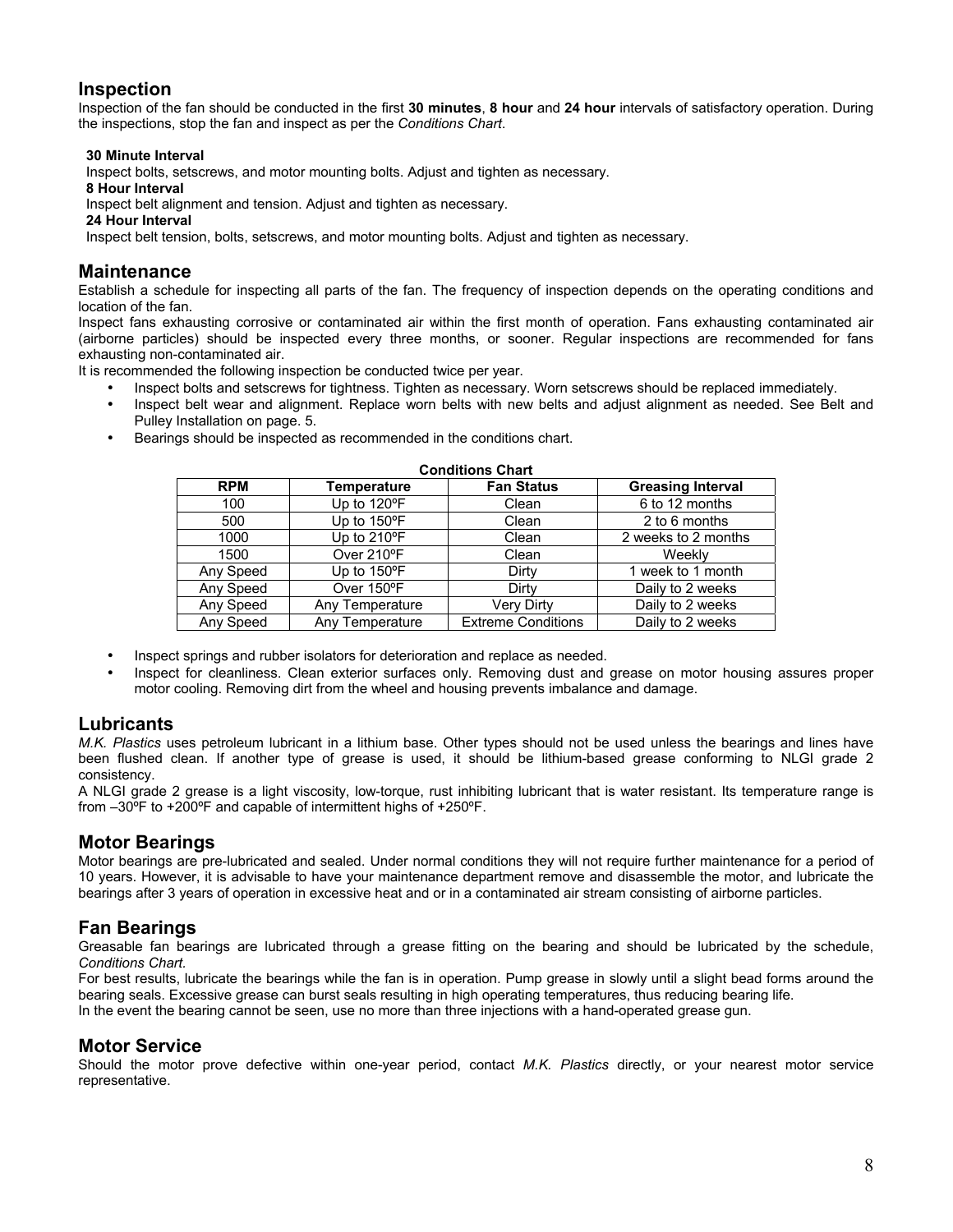### **Changing Shaft Speed**

All belt driven fans with motors up to and including 5 hp (184T max.) are equipped with variable pitch motor pulleys. To change the fan speed, perform the following:

- 1. Loosen setscrews on driver (motor) pulley and remove key, if equipped.
- 2. Turn the pulley rim to open or close the groove facing. If the pulley has multiple grooves, all must be adjusted to the same width.
- 3. After adjustment, inspect for proper belt tension and alignment.

#### **Speed Reduction**

Open the pulley in order that the belt rides deeper in the groove (smaller pitch diameter).

#### **Speed Increase**

Close the pulley in order that the belt rides higher in the groove (larger pitch diameter). Ensure that the RPM limits of the fan and the horsepower limits of the motor are maintained, which can be read on the motor nameplate.

# **Pulley & Belt Replacement**<br>1. Remove pulleys from their res

- Remove pulleys from their respective shafts.
- 2. Clean the motor and fan shafts.
- 3. Clean bores of pulleys and coat the bores with heavy oil.
- 4. Remove grease, rust, or burns from the pulleys and shafts.
- 5. Remove burrs from the shaft by sanding.
- 6. Place fan pulley on the fan shaft and motor pulley on its shaft. Damage to the pulleys can occur when excessive force is used in placing the pulleys on their respective shafts.
- 7. Tighten in place.
- 8. Install belts on pulleys and align as described in the *Belt and Pulley Installation* section.

### **Bearing Replacement**

The fan bearings are pillow block ball bearings or flange bearing assembly, depending on type of fan. An emery cloth or file may be needed to remove imperfections in the shaft left by the setscrews.



*NOTE: In applications where contact with the exhaust poses a serious contamination is a factor, the bearings can be removed*  with the wheel and inlet cone staying in place. In this case, the shaft must be held in place with suitable straps or bracings firmly *secured around the bearing support frame. The shaft must be supported to restrict any lateral movement of both shaft and impeller. In this case, review but skip steps 2, 4, 6, & 14 .*

- 1. Mark the position on the shaft of both bearing races, setscrews, and the wheel and pulley.
- 2. Mark the location and orientation of the inlet cone. Note the clearance between the wheel and the inlet cone.
- 3. Remove the fan pulley.
- 4. Remove the inlet cone. Remove the wheel from the shaft a 2-jaw puller may be needed.
- 5. Remove bearing hold-down bolts.
- 6. Remove shaft and bearings as one unit.
- 7. Remove anti-corrosion coating from the shaft with a suitable degreaser.
- 8. Remove the bearing from the shaft using a bearing puller. If a bearing puller is not available, tap on the bearing with a wood block and hammer to remove it.
- 9. Smooth and clean the shaft and bearing bore thoroughly.
- 10. Place the bearings into position making sure they are not on a worn section of the shaft. Tapping the inner ring face with a soft driver may be required. *Do not hammer on the housing*.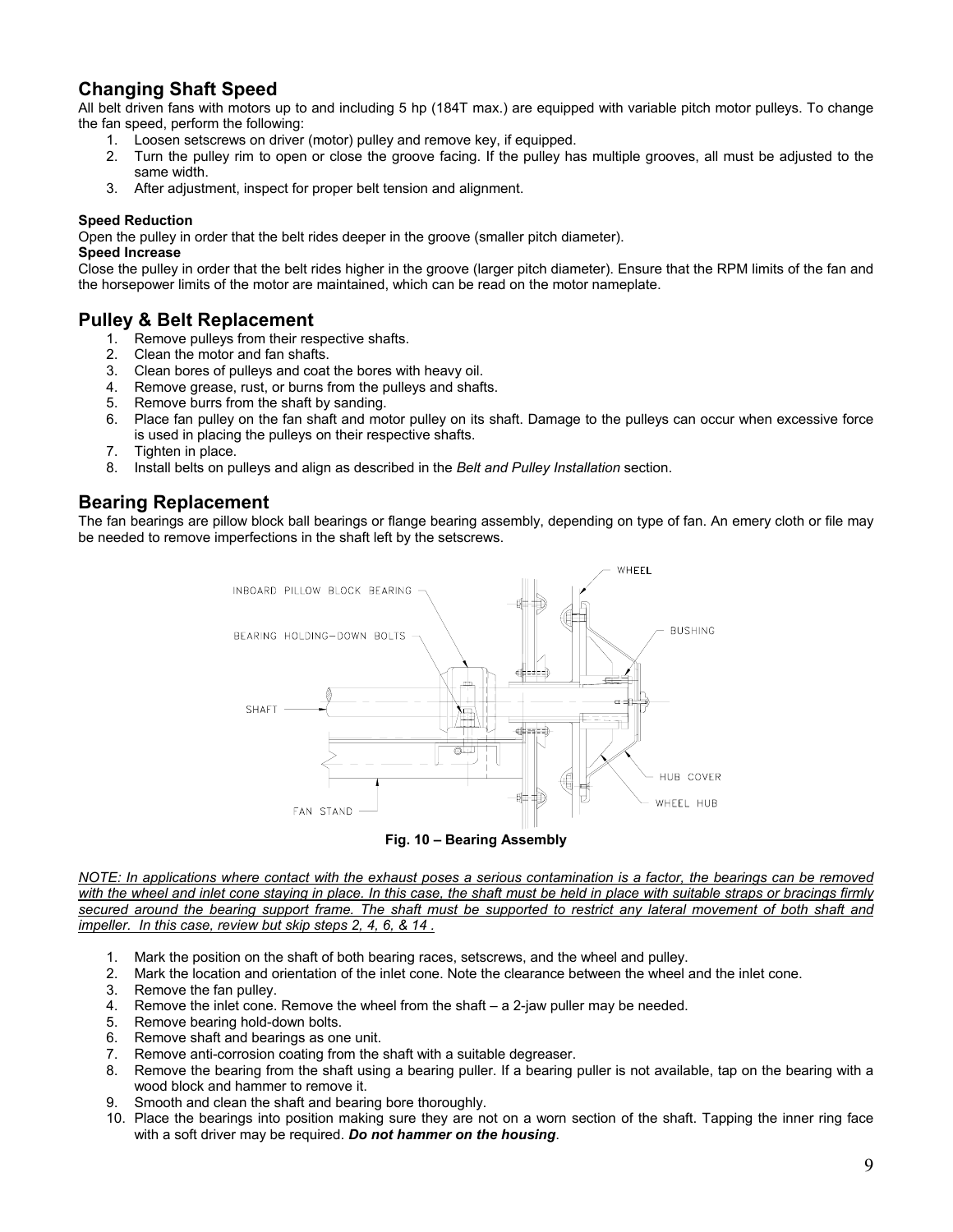- 11. The outer ring of the bearing is spherical and swivels in the housing to compensate for misalignment. Secure hold down bolts, but *do not fully tighten*.
- 12. Align the setscrews on the bearings and tighten one setscrew on each bearing.
- 13. Rotate the shaft to allow the bearing outer rings to find their center of free movement.
- 14. Install the wheel on the shaft. Install the inlet cone in its original location. And adjust bearing position and inlet cone to center the wheel in the inlet cone.
- 15. Tighten the hold-down bolts to the proper torque.
- 16. Turn the shaft by hand. Resistance should be the same as it was before the hold-down bolts were fully tightened.
- 17. Tighten the bearing setscrews. Refer to the Torque chart.
- 18. Re-install the pulley and adjust the belt tension.
- 19. Test run and retighten all setscrews and hold-down bolts; trim balance as necessary (.0785 in/sec max.)

After 24 hours of operation, retighten the setscrews to the appropriate torque. Make sure the socket key or driver is in good condition with no rounded corners. The key should be fully engaged in the setscrew and held squarely to prevent rounding out of the setscrew socket when applying maximum torque.

#### **Flange Bearing Replacement**

Please refer to Fig. 11 for the following procedures. The fan bearings are housed inside the flange bearing assembly, which includes the shaft. It is easier and quicker to replace the entire assembly, rather than the bearings themselves.



**Fig. 11 – Flange Bearing Assembly**

- 1. Remove the fan drive belt and pulley.
- 2. Remove by unscrewing the front protective cap, and then the nut, washers and threaded stud. Removal of the inlet collar on the front of the fan will give you better access.
- 3. Remove the wheel from the shaft  $a 2$ -jaw puller may be needed.
- 4. Remove the assembly hardware that holds the entire assembly to the stand plate. The flange bearing assembly can now be removed, complete with the shaft.
- 5. Before replacing the assembly, make sure the shaft and keys are clean and smooth.
- 6. Re-attach the flange bearing assembly to the stand plate, but make sure the PVC spacer is in good condition. Replace if necessary.
- 7. Inspect and clean the bore of the wheel. Gently slide the wheel onto the shaft after inserting the key, and re-install the threaded stud, nut and washers to the shaft, and tighten. Make sure the wheel hub is sitting well against the snap ring on the shaft. Re-install the cap and tighten well.
- 8. Re-attach all the pulleys and adjust the belt tension.
- 9. Test run and retighten all screws and bolts if necessary.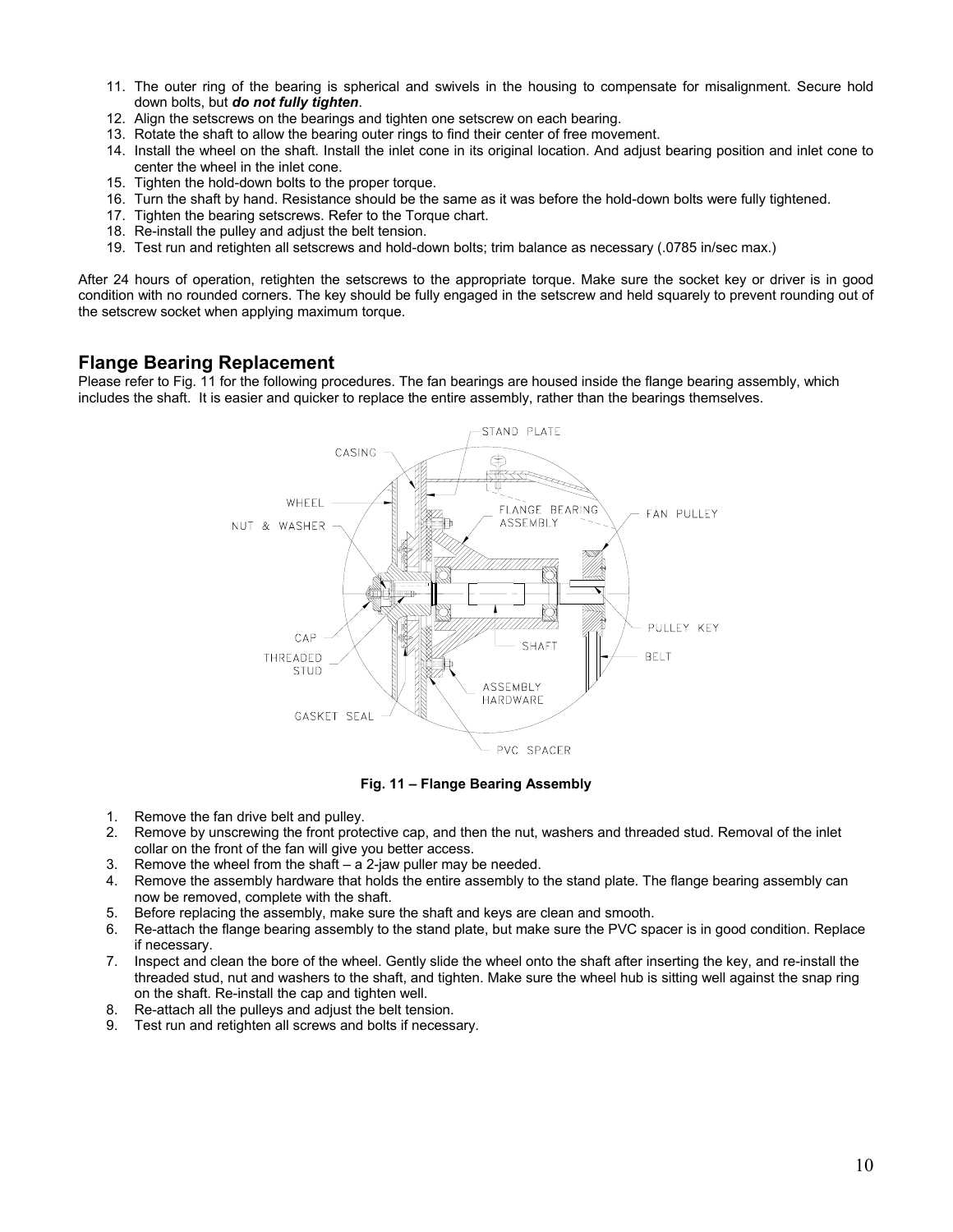### **Troubleshooting**

#### **Problem and Potential Cause Low Capacity or Pressure**  • Incorrect direction of rotation. Make sure the fan rotates in same direction as the arrows on the motor or drive belt assembly. • Poor fan inlet conditions. There should be a straight clear duct at the inlet. • Improper wheel alignment. **Excessive Vibration and Noise**  • Damaged or unbalanced wheel. • Belts too loose; worn or oily belts. • Speed too high. • Incorrect direction of rotation. Make sure the fan rotates in same direction as the arrows on the motor or drive belt assembly. • Bearings need lubrication or replacement. • Fan surge or incorrect inlet condition. **Overheated Motor**  Motor improperly wired. • Incorrect direction of rotation. Make sure the fan rotates in same direction as the arrows on the motor or drive belt assembly. • Cooling air diverted or blocked. • Improper inlet clearance. • Incorrect fan RPM. • Incorrect voltage. **Overheated Bearings** • Improper bearing lubrication. • Excessive belt tension.